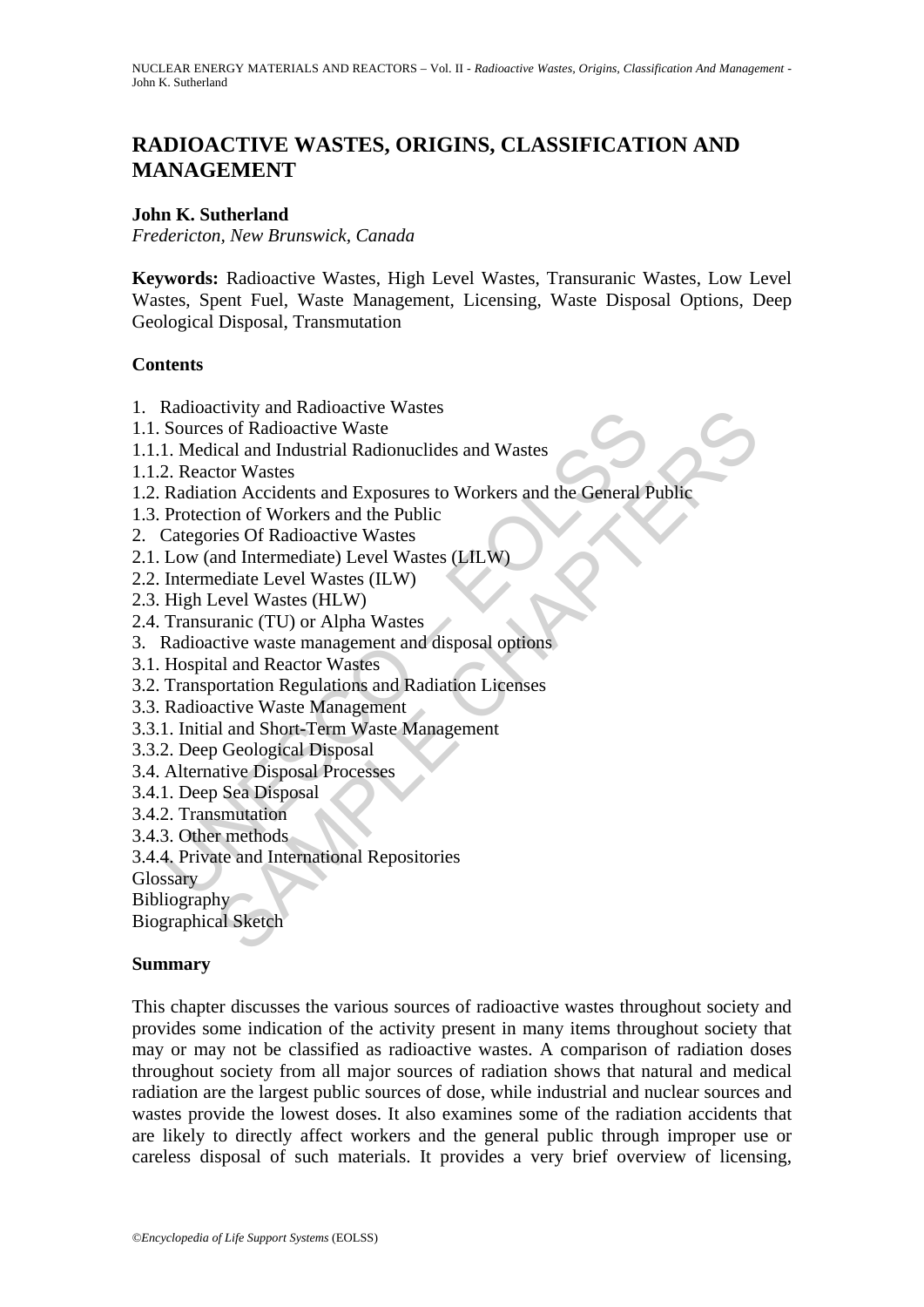regulation, and various work-related practices that generally ensure full control and adequate management of both sources and their wastes to ensure that both the workers and public are safeguarded from encountering or being injured by exposure to such materials.

A description of the broadly accepted and approximate categories of radioactive wastes including Low Level, Intermediate Level, High Level and Transuranic Wastes is presented, with brief descriptions of each of the major waste types, their origins and how they are controlled and managed. Some detail is provided on spent fuel and the major options for dealing with it in the short, intermediate and long term. The long term disposal options for dealing with radioactive wastes, including deep geological disposal are briefly examined, including several that have been suggested in the past, but which do not generally meet the requirements for safe or adequate long term disposal.

# **1. Radioactivity and Radioactive Wastes**

### **Summary Points about Radiation and Radioactive Wastes**

- Example 1<br> **Example 1** and **Radioactive Wastes**<br>
1. Radiation and radioactivity were discovered more than 100 y<br>
widely used around the world in medical treatments with<br>
discovery.<br>
2. Radiation is now widely applied in th The state of a material state of antique and the state of antique of the state of the state of the productive Wastes<br>Points about Radiation and Radioactive Wastes<br>Points about Radiation and Radioactive Wastes<br>Chapter and t 1. Radiation and radioactivity were discovered more than 100 years ago, and were widely used around the world in medical treatments within weeks of their discovery.
- 2. Radiation is now widely applied in thousands of uses throughout developed societies.
- 3. The major sources of dose to the public are natural and medical sources of radiation.
- 4. The least radiation doses arise from industry and nuclear operations and all of their wastes.
- 5. Any source of radiation, as with most hospital radiation sources, can be entirely shielded to protect workers and the public
- 6. Radiation and its uses especially in medicine are associated with thousands of times more beneficial effects than with harm.
- 7. All uses of radiation and some industrial processes produce radioactive wastes.
- 8. Radioactive wastes contain radiation sources which are not cost-effectively recyclable.
- 9. Radioactive wastes are securely and safely managed.
- 10. Radioactivity is a continuously decreasing quantity which is a function of the half-life (lives) of the responsible radionuclides.
- 11. Even near-surface natural uranium orebodies are difficult to find by sensitive techniques, despite the radiation from their numerous, intimately associated progeny (Table 1).
- 12. Deeply emplaced radioactive wastes, which fairly rapidly decay away totally (fission wastes), or become pure uranium-plutonium orebodies (decayed spent fuel), present no significant radiological risk of harm to any future society.
- 13. The risks associated with deep disposal are conventional industrial risks to those workers who construct and operate a facility, and risk of road accidents to those who transport the waste shipments. These risks significantly outweigh those minuscule risks from radiation, which exist from leaving the relatively small volumes of HLW in secure, safe and managed surface-storage which the public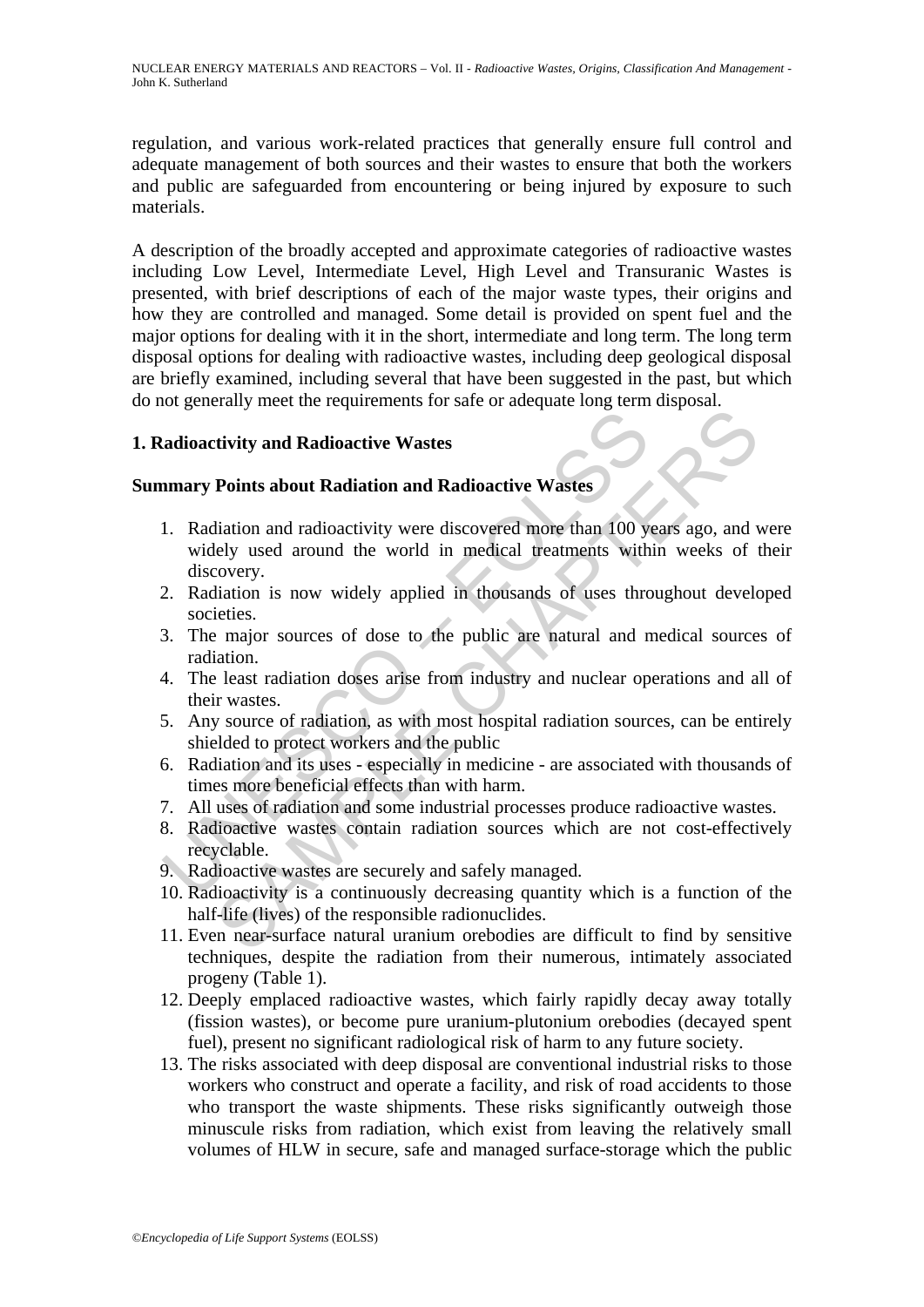does not encounter.

14. The value in spent fuel suggests that it should be surface-stored, as at present, and ultimately reprocessed rather than discarded as wastes that will likely be retrieved in the future from the relatively pure and low radioactivity uraniumplutonium ore body that it forms after a few decades.

### **1.1. Sources of Radioactive Waste**

All industrial, agricultural, medical, household and human products, living spaces and wastes throughout society contain naturally occurring radio nuclides as indicated in Table 1 and are therefore, without exception, naturally radioactive to some degree as shown in Table 2.

| <b>The Uranium Series</b> |                   | <b>The Actinium Series</b>                                                                            |                   | <b>The Thorium Series</b> |                   |
|---------------------------|-------------------|-------------------------------------------------------------------------------------------------------|-------------------|---------------------------|-------------------|
| <b>Nuclide</b>            | <b>Half-life</b>  | <b>Nuclide</b>                                                                                        | <b>Half-life</b>  | <b>Nuclide</b>            | <b>Half-life</b>  |
|                           |                   |                                                                                                       |                   |                           |                   |
| Uranium-238               | 4.50E9y           | Uranium-235                                                                                           | 7.10E8 y          | Thorium-232               | 1.39E10 y         |
| Thorium-234               | 24.1 <sub>d</sub> | Thorium-231                                                                                           | 25.6 <sub>h</sub> | Radium-228                | 6.7y              |
| Protactinium-             | 1.18 <sub>m</sub> | <b>Protactinium-231</b>                                                                               | 3.43E4 y          | Actinium-228              | 6.13h             |
| 234                       | 6.7h              | Actinium-227                                                                                          | 21.6y             | Thorium-228               | 1.910y            |
| Protactinium-             | 2.50E5y           | Thorium-227                                                                                           | 18.17d            | Radium-224                | 3.64d             |
| 234                       | 8.0E4 y           | Francium-223                                                                                          | $22 \text{ m}$    | Radon-220                 | 51.5 s            |
| Uranium-234               | 1620 y            | Radium-223                                                                                            | 11.68 d           | Polonium-216              | 0.16s             |
| Thorium-230               | 3.82d             | Astatine-219                                                                                          | 0.9 <sub>m</sub>  | Lead-212                  | 10.6 <sub>h</sub> |
| Radium-226                | $3.05 \text{ m}$  | Radon-219                                                                                             | 3.92 s            | Astatine-216              | $3E-04s$          |
| Radon-222                 | 26.8 m            | Bismuth-215                                                                                           | 8 <sub>m</sub>    | Bismuth-212               | $60.5 \text{ m}$  |
| Polonium-218              | 2.0 s             | Polonium-215                                                                                          | $1.83E-03s$       | Polonium-212              | $3E-07s$          |
| $Leaf-214$                | 19.7 m            | $Lead-211$                                                                                            | $36.1 \text{ m}$  | Thallium-208              | 3.10 m            |
| Astatine-218              | $1.64E-04s$       | Astatine-215                                                                                          | $1E-04s$          | <b>Lead-208</b>           | Stable            |
| Bismuth-214               | $1.32 \text{ m}$  | Bismuth-211                                                                                           | $2.15 \text{ m}$  |                           |                   |
| Polonium-214              | 19.4 y            | Polonium-211                                                                                          | 0.52 s            |                           |                   |
| Thallium-210              | 5.0d              | Thallium-207                                                                                          | $4.79 \text{ m}$  |                           |                   |
| $Leaf-210$                | 138.3 d           | Lead-207                                                                                              | Stable            |                           |                   |
| Bismuth-210               | $4.2 \text{ m}$   |                                                                                                       |                   |                           |                   |
| Polonium-210              | Stable            |                                                                                                       |                   |                           |                   |
| Thallium-206              |                   |                                                                                                       |                   |                           |                   |
| $Lead-206$                |                   |                                                                                                       |                   |                           |                   |
|                           |                   | The bold formatted long half-life progeny between uranium and stable lead ensure that secular         |                   |                           |                   |
|                           |                   | equilibrium is not reached between refined uranium-238 and uranium-235 and all of their progeny for   |                   |                           |                   |
|                           |                   | many thousands of years. This also assumes that the radon gas daughter does not escape from the U-    |                   |                           |                   |
|                           |                   | 238 series. Secular equilibrium is reached relatively quickly (about 50 years) in the thorium series. |                   |                           |                   |
|                           |                   |                                                                                                       |                   |                           |                   |

Table 1: The Naturally Occurring Terrestrial Radionuclides, Most of Which are Present in all Life Forms.

The basic definition of what constitutes a controllable radioactive material varies from one country to another. Depending upon how radioactive waste is defined, many commonplace and naturally radioactive things around us could and in some extreme cases, have become unjustifiably classified as radioactive wastes.

If the definition is sufficiently restrictive, it could include discarded food wastes,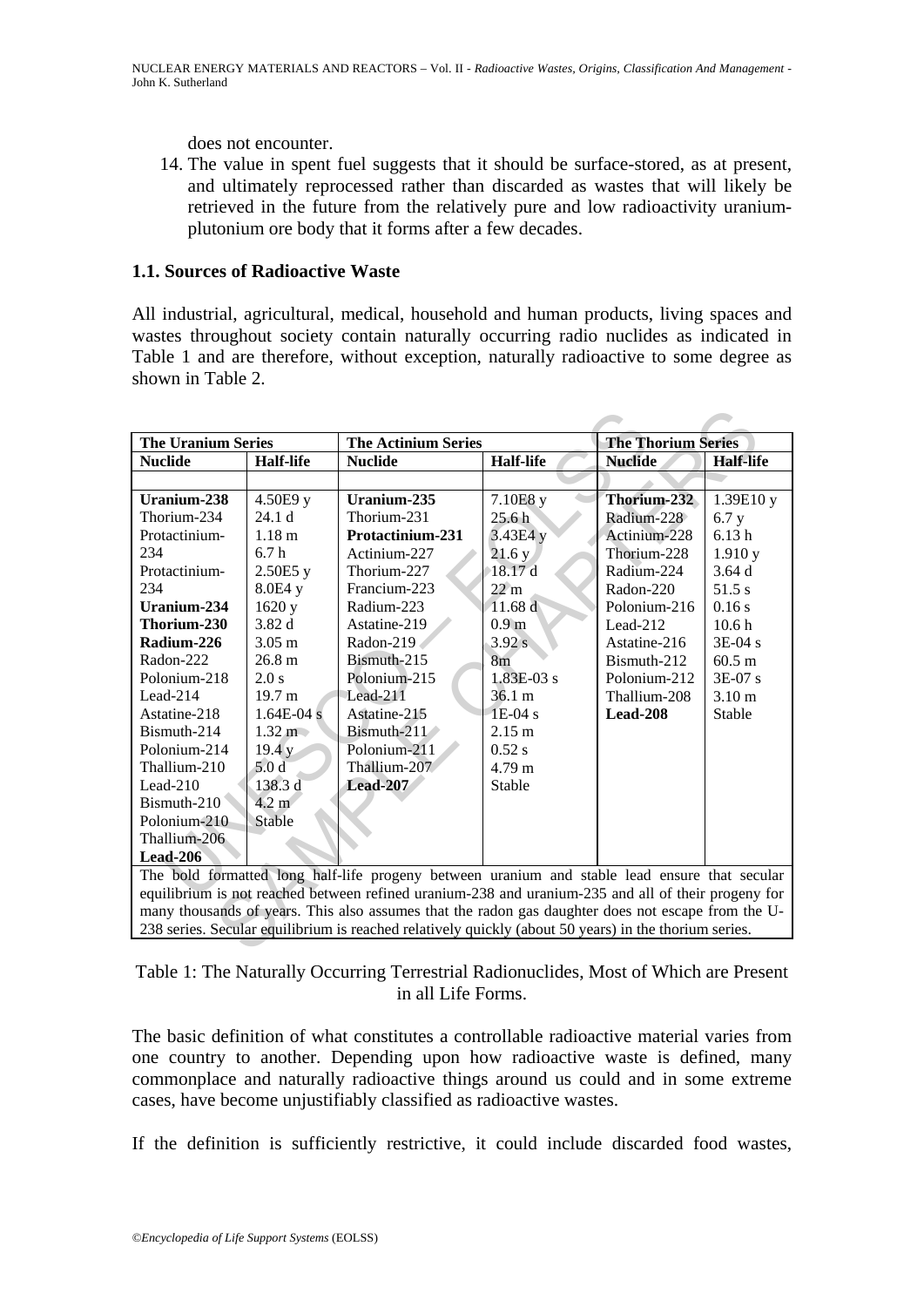building materials, concrete, soil, wood, water supplies, beer, milk, blood, fish, sewage, animal manure and even human beings themselves, to identify just a few.

This occasional desire to legislate an extreme degree of safety, has led to some municipalities and local government deciding to adopt a zero tolerance attitude to anything radioactive. Obviously, such legislators had not realized that everything is radioactive, and attempted to pass laws concerning radiation tolerance, radiation use and radiation disposal, with predictable results. The few examples of this, in parts of the U.S.A., and the predicted social turmoil, served as a lesson for other local governments to leave such matters in the hands of the experts.

| <b>Industrial Radioactive 'Waste'</b>                                           | Activity $(Bq kg-1 or as indicated)$                             |  |
|---------------------------------------------------------------------------------|------------------------------------------------------------------|--|
| <b>Metal Mining Wastes</b>                                                      | Background to 400 000                                            |  |
| Coal Ash                                                                        | 200 to 25 000                                                    |  |
| Scale in oil/gas pipes                                                          | Background to 15 000 000                                         |  |
| Oil/Gas sludges                                                                 | Background to 40 000                                             |  |
| Oil/Gas produced water                                                          | 10 000 to 40 000                                                 |  |
| <b>Water Treatment solids</b>                                                   | 600 to 1 300 000                                                 |  |
| Phosphate processing solids                                                     | 5 000 to 25 000                                                  |  |
| Geothermal solids                                                               | Background to 400 000                                            |  |
| Nuclear 'Wastes'                                                                |                                                                  |  |
| Depleted Uranium, DU (no progeny)                                               | 12 000 000                                                       |  |
| Spent Fuel (40 000 MWdays/tonne), after 6 years                                 | 2E13                                                             |  |
| <b>LILW</b>                                                                     | 100 000 to 1E9                                                   |  |
| <b>Other Radioactive Materials</b>                                              |                                                                  |  |
| Pitchblende or Uraninite                                                        | 120E6                                                            |  |
| Granite                                                                         | 1000 to 5000                                                     |  |
| Wood ash                                                                        | Background to 1000                                               |  |
| Tritium EXIT sign                                                               | 7E10 per sign                                                    |  |
| Radiography inspection device                                                   | 1E12 per device                                                  |  |
| Radiation Therapy Co-60 source                                                  | 4E13 per device                                                  |  |
| Hospital diagnostic radionuclides                                               | 1E6 to 1E10 per source                                           |  |
| Household smoke detector                                                        | 50 000 per device                                                |  |
| Typical granulated fertilizer                                                   | 5000                                                             |  |
| Typical adult human                                                             | 7000                                                             |  |
| Human milk, blood and urine                                                     | $50$ (from K-40 alone)                                           |  |
| Radon gas in most homes                                                         | 3000 Bq m <sup>-3</sup> to $\overline{30000}$ Bq m <sup>-3</sup> |  |
| Radon gas in many mines                                                         | 10 000 Bq m <sup>-3</sup> to >1 000 000 Bq m <sup>-3</sup>       |  |
| The industrial radioactive waste is known as Technologically Enhanced Naturally |                                                                  |  |
| <b>Occurring Radioactive Materials or TE NORMs.</b>                             |                                                                  |  |

#### **Data are from the IAEA and other sources.**

Table 2: Typical Very Approximate Activity or Activity Ranges in Selected Industrial Wastes and Other Materials in Society

When the inevitable immediate difficulties and embarrassments likely to result were pointed out, the proposed legislation was rapidly revised, allowed to die, or quietly swept from the books totally. It continues to raise its head from time to time as politicians are replaced.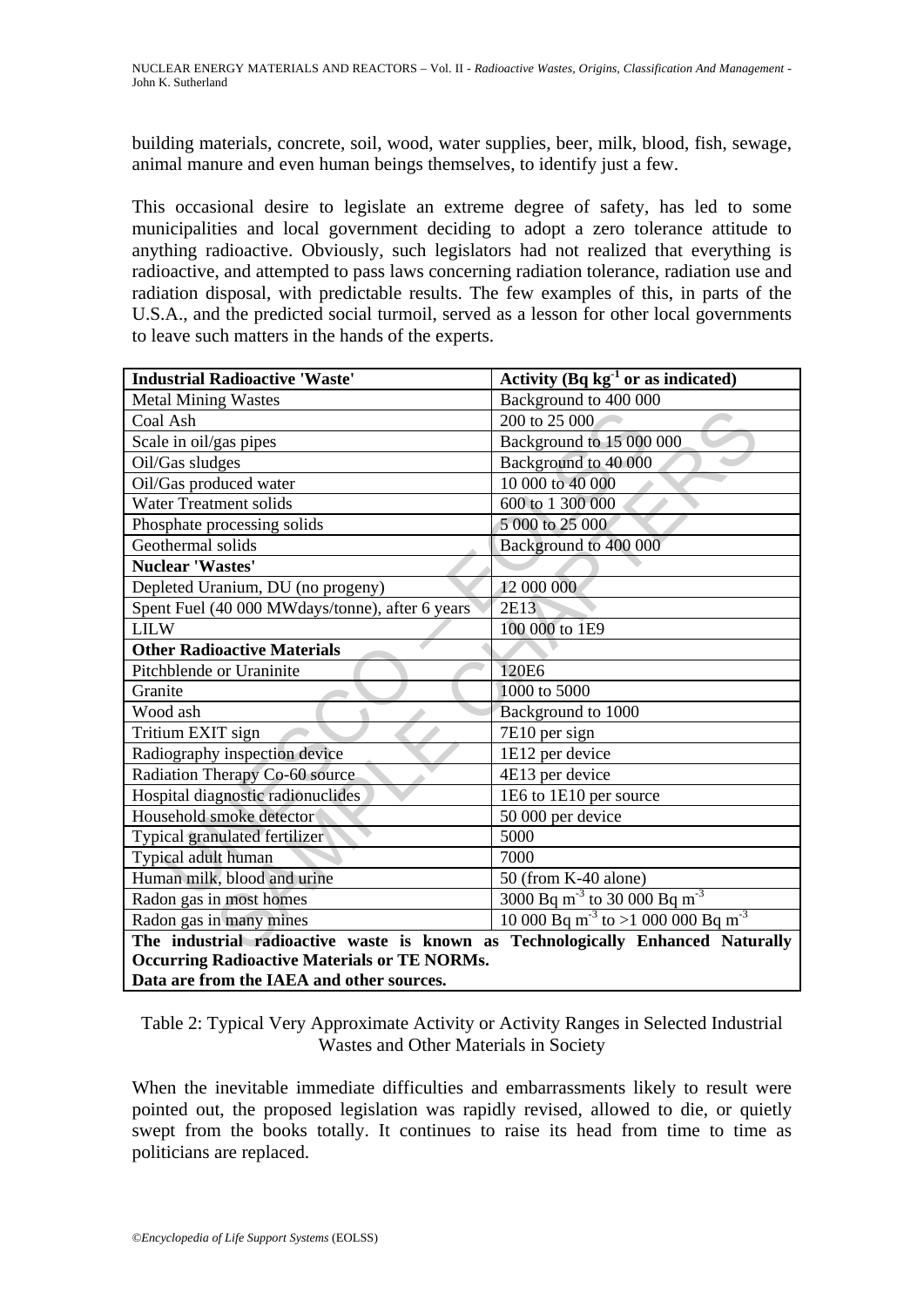The 'difficulties' would be with transporting cadavers to graveyards or to a crematorium or burying them; transporting fertilizer or milk from farms or to stores; collecting blood donations; even letting some patients out of hospital; disposing of hospital wastes and using medical supplies; disposing of sewage; supplying drinking water; providing medical diagnostic procedures, as well as creating difficulties for most food transportation and use.

The lesson was soon learned, but occasionally forgotten, that if the regulations governing radioactive wastes are defined too stringently, most activities in society come to a halt, international commerce stops and everything in nature becomes subject to impossible controls.

Properly defined and controlled 'radioactive' wastes usually contain elevated levels of radiation above normal background, as shown in Table 2, mostly because of certain changes which occur in processing or because of some other use of naturally occurring radioactive materials.

| Some Base-Metal Mine Tailings                                      |
|--------------------------------------------------------------------|
|                                                                    |
| • Maintenance Wastes From                                          |
| Nuclear Reactor Operations.                                        |
|                                                                    |
|                                                                    |
| Table 3: Major Sources of Radioactive and Mostly-Controlled Wastes |
|                                                                    |
| • Depleted Uranium Stockpiles. *                                   |

Other, less important and mostly uncontrolled sources arise from processing phosphates into fertilizer (U), burning coal (U and Th), and extracting water, oil or gas from underground reservoirs (Ra and Rn daughters). These are all examples of technological processes that may enhance the concentration of naturally occurring radionuclides (TE-NORMS).

The use of medical and industrial radionuclides as shown in Tables 4 and 5 also produces radioactive wastes.

| <b>Reactor</b><br><b>Produced</b><br><b>Isotopes</b> | <b>Use</b>    | <b>Half-life</b> | Cyclotron<br><b>Produced</b><br><b>Isotopes</b> | Use                | <b>Half-life</b> |
|------------------------------------------------------|---------------|------------------|-------------------------------------------------|--------------------|------------------|
| Mo-99 (Tc-99m)                                       | Skeletal and  | $2.75$ d.        | $Ga-67$                                         | Tumor studies      | 78 h             |
|                                                      | Heart imaging | 6 h              | $Tl-201$                                        | Myocardial studies | 73 h             |
| $Cr-51$                                              | Labels red    | 27.7d            | $I-123$                                         | Thyroid studies    | 13 h             |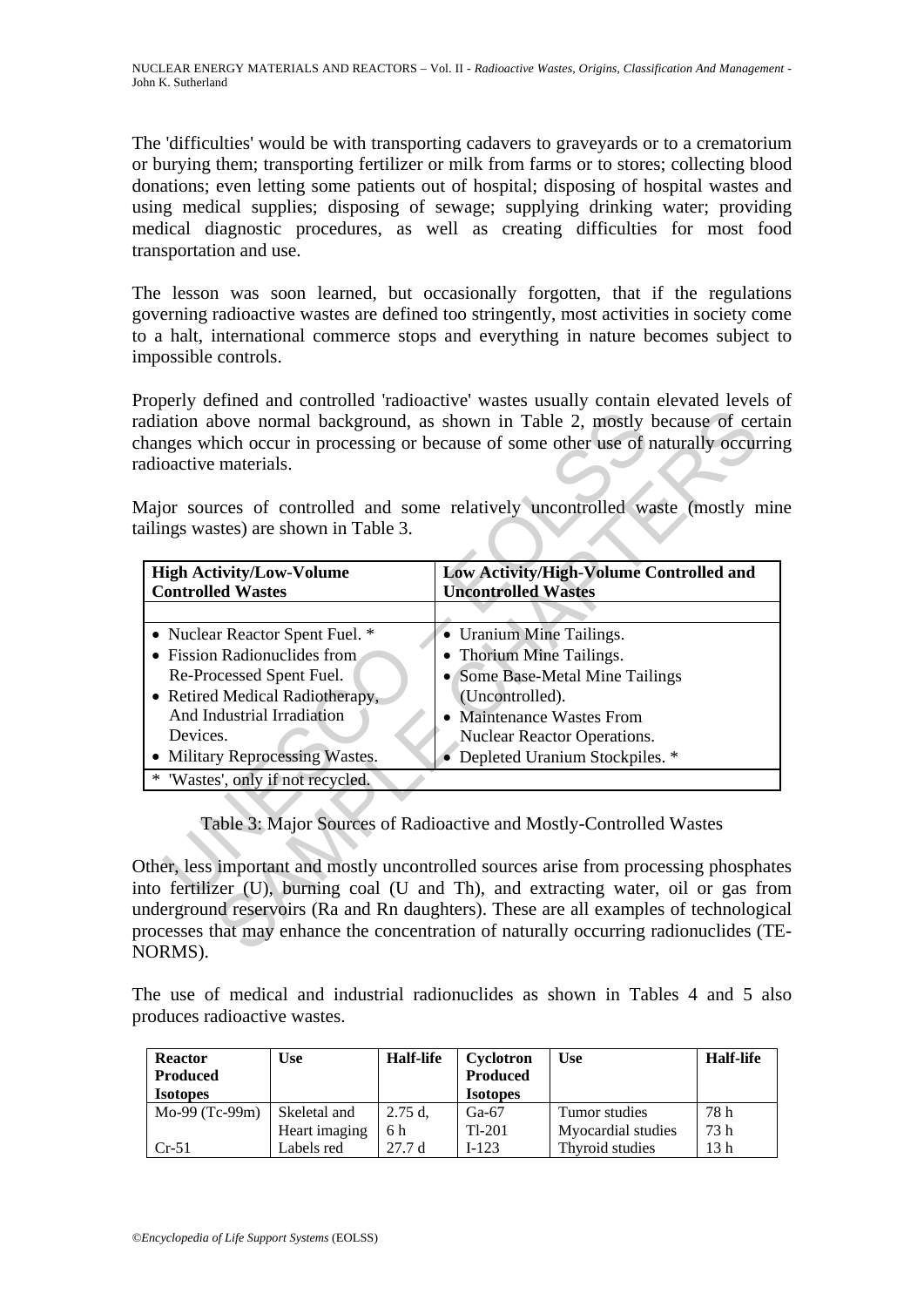| $Co-60$<br>$I-131$ | blood cells<br>Radiation<br>therapy | 5.27 y<br>8.02 <sub>d</sub> | $Kr-81m$<br>$In-111$<br>$C-11$ | Lung studies<br>Brain studies<br>Brain imaging, PET                          | 13s<br>67h<br>20 <sub>m</sub>                         |
|--------------------|-------------------------------------|-----------------------------|--------------------------------|------------------------------------------------------------------------------|-------------------------------------------------------|
|                    | Thyroid<br>diagnosis                |                             | $N-13$<br>$O-15$<br>$F-18$     | scans, Cardiology<br>Cardiology<br>Oxygen utilization<br>studies<br>Epilepsy | 10 <sub>m</sub><br>2 <sub>m</sub><br>110 <sub>m</sub> |

Table 4: Some Commonly-used Medical Diagnosis and Therapy Radionuclides Produced in Medical Reactors and Cyclotrons (Most Data are from the IAEA)

| <b>Isotope</b> | <b>Half-life</b>  | <b>Isotope</b>                                                     | <b>Half-life</b>                                                                                                                                                                                                                                                                                                                                                                                                                                                                                                                                                                                                                               |  |
|----------------|-------------------|--------------------------------------------------------------------|------------------------------------------------------------------------------------------------------------------------------------------------------------------------------------------------------------------------------------------------------------------------------------------------------------------------------------------------------------------------------------------------------------------------------------------------------------------------------------------------------------------------------------------------------------------------------------------------------------------------------------------------|--|
| Am-241         | 433 y             | $I-131$                                                            | 8.02 d                                                                                                                                                                                                                                                                                                                                                                                                                                                                                                                                                                                                                                         |  |
| Cd-109         | 462 d             | $Ir-192$                                                           | 73.8 d                                                                                                                                                                                                                                                                                                                                                                                                                                                                                                                                                                                                                                         |  |
| $Ca-47$        | 4.54 d            | $Fe-55$                                                            | 2.73y                                                                                                                                                                                                                                                                                                                                                                                                                                                                                                                                                                                                                                          |  |
| $Cf-252$       | 2.65y             | $Kr-85$                                                            | 10.76y                                                                                                                                                                                                                                                                                                                                                                                                                                                                                                                                                                                                                                         |  |
| $C-14$         | 5715 y            | $Ni-63$                                                            | 100y                                                                                                                                                                                                                                                                                                                                                                                                                                                                                                                                                                                                                                           |  |
| $Cs-137$       | 30.07 y           | $P-32$                                                             | 14.28 d                                                                                                                                                                                                                                                                                                                                                                                                                                                                                                                                                                                                                                        |  |
| $Cr-51$        | 27.7d             | Pu-238                                                             | 87.7y                                                                                                                                                                                                                                                                                                                                                                                                                                                                                                                                                                                                                                          |  |
| $Co-57$        | 271.8 d           | Pm-147                                                             | $2.62$ y                                                                                                                                                                                                                                                                                                                                                                                                                                                                                                                                                                                                                                       |  |
| $Co-60$        | 5.27 y            | $Se-75$                                                            | 119.8 d                                                                                                                                                                                                                                                                                                                                                                                                                                                                                                                                                                                                                                        |  |
| $Cu-67$        | 2.58d             | $Na-24$                                                            | 14.95 h                                                                                                                                                                                                                                                                                                                                                                                                                                                                                                                                                                                                                                        |  |
| $Cm-244$       | 18.1 y            | $Sr-85$                                                            | 64.84 d                                                                                                                                                                                                                                                                                                                                                                                                                                                                                                                                                                                                                                        |  |
| $I-123$        | 13.2 <sub>h</sub> | $Sr-90$                                                            | 28.78 y                                                                                                                                                                                                                                                                                                                                                                                                                                                                                                                                                                                                                                        |  |
| $I-129$        | 1.57y             | $Tc-99m$                                                           | 6.01 <sub>h</sub>                                                                                                                                                                                                                                                                                                                                                                                                                                                                                                                                                                                                                              |  |
|                |                   | at fuel, is as highly radioactive as many medical therapy devices. | Table 5: Some Common Radio-nuclides used in Industry and Biological Researcl<br>nuclear reactor cycle produces significant radioactive waste volumes as show<br>are 3, most of which are of low radioactivity, but some one percent of which, suc                                                                                                                                                                                                                                                                                                                                                                                              |  |
|                |                   | 1. Medical and Industrial Radionuclides and Wastes                 |                                                                                                                                                                                                                                                                                                                                                                                                                                                                                                                                                                                                                                                |  |
|                |                   |                                                                    | production of radionuclides in small reactors usually dedicated to the production<br>lical and research radionuclides, eventually leads to the creation of radioac<br>tes in hospitals, research laboratories and ultimately in the locations where they<br>I and discarded or managed; most often in hospitals. Canada is the world's m<br>$\mathbf{1}^1$ and $\mathbf{1}^0$ are constructed and $\mathbf{1}^1$ and $\mathbf{1}^1$ are $\mathbf{1}^1$ decomposited as $\mathbf{1}^1$ and $\mathbf{1}^1$ and $\mathbf{1}^0$ $\mathbf{1}$ $\mathbf{1}$ $\mathbf{1}$ $\mathbf{1}$ $\mathbf{1}$ $\mathbf{1}$ $\mathbf{1}$ $\mathbf{1}$ $\mathbf{$ |  |

The nuclear reactor cycle produces significant radioactive waste volumes as shown in Figure 3, most of which are of low radioactivity, but some one percent of which, such as spent fuel, is as highly radioactive as many medical therapy devices.

# **1.1.1. Medical and Industrial Radionuclides and Wastes**

The production of radionuclides in small reactors usually dedicated to the production of medical and research radionuclides, eventually leads to the creation of radioactive wastes in hospitals, research laboratories and ultimately in the locations where they are used and discarded or managed; most often in hospitals. Canada is the world's major supplier of reactor-produced medical radionuclides, especially cobalt-60. Such cobalt-60 treatments of cancer is credited with benefiting and prolonging an estimated 500 000 lives in the world each year.

Over 40 000 medical procedures using about 30 different radio-isotopes - most of short half-life - are performed each day in North America alone and about 95 percent of all new medical drugs are tested using procedures involving radiation. All produce radioactive wastes.

There are about 18 million shipments of radionuclides in the world each year. Most are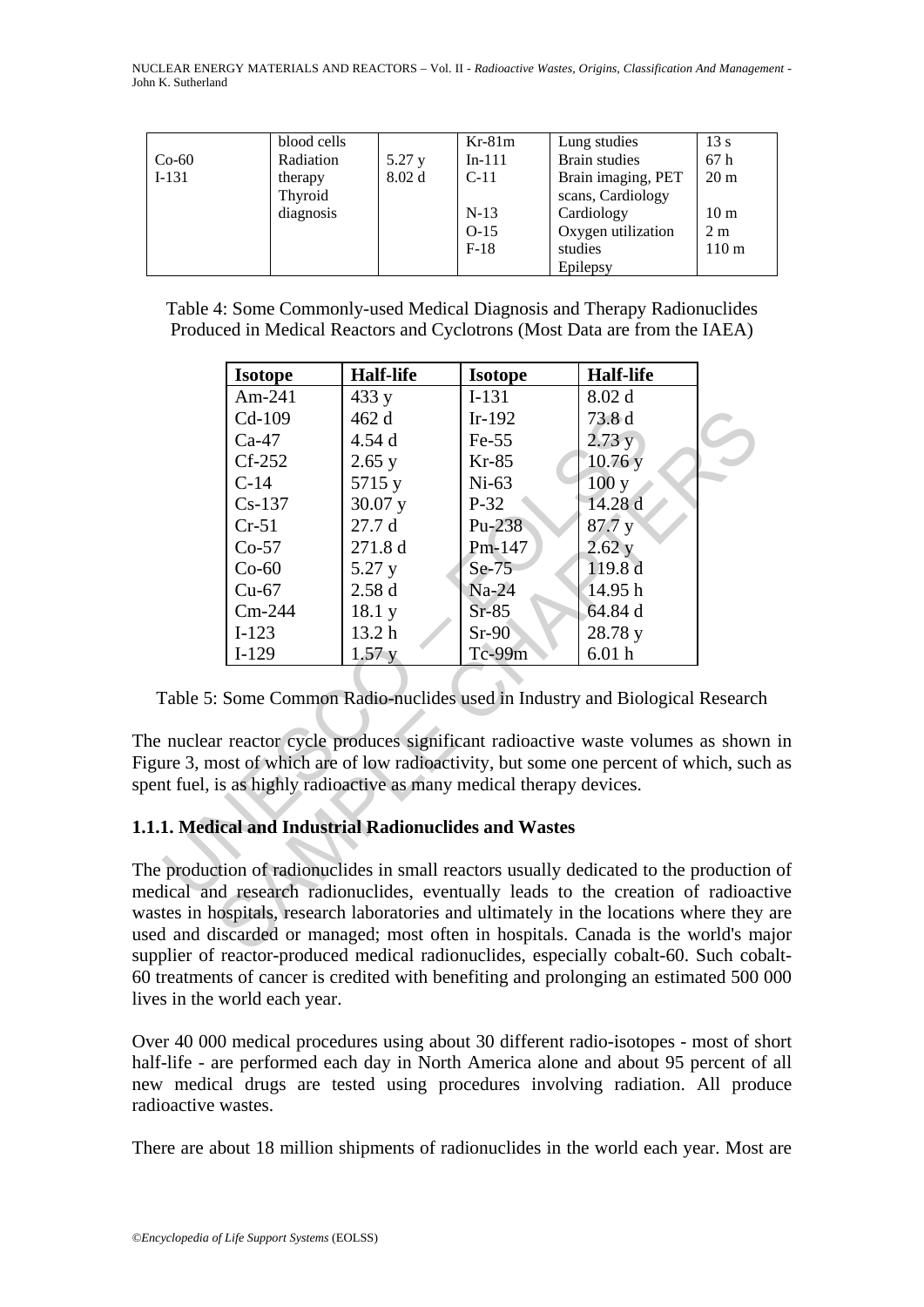medical radionuclides destined for hospital use. Their half-lives may be so short that new shipments are required each week. For example, molybdenum-99 has a half-life of 2.7 days. It produces a radioactive daughter technetium-99m with a half-life of 6 hours, which is 'milked' from the Mo-99 and which is used extensively in internal scans (diagnoses). The retired Mo-99, is stored in the hospital as radioactive waste for a few weeks until it is entirely decayed, and is then discarded into the controlled hospital wastes. Fortunately the relationship between half-life and mass of material, indicated in Table 6, means that such relatively short half-life nuclides are of very low mass and are easily shielded and securely packaged for shipment anywhere in the world, usually by air. Unfortunately, it also means that even a very small mass of a short half-life material can be extremely highly radioactive during the time that it is being transported and used effectively.

| Radionuclide | <b>Half-life</b>                                                                              | Mass (grams) |
|--------------|-----------------------------------------------------------------------------------------------|--------------|
| Nitrogen-16  | 7.1 seconds                                                                                   | $2.7E-13$    |
| Iodine-131   | 8 days                                                                                        | $2.2E-07$    |
| Iridium-192  | 73.8 days                                                                                     | $3.0E-06$    |
| Cobalt-60    | 5.27 years                                                                                    | $2.4E-05$    |
| Strontium-90 | 28.78 years                                                                                   | $2.0E-04$    |
| Cesium-137   | 30.07 years                                                                                   | 3.1E-04      |
| Radium-226   | 1600 years                                                                                    | 0.03         |
| Uranium-235  | 7.04E8 years                                                                                  | 12 500       |
| Uranium-238  | 4.47E9 years                                                                                  | 80 400       |
|              | 1.4E10 years                                                                                  | 247 000      |
| Thorium-232  | Table 6: Relationship between half-life and mass for 1E9 becquerels (Bq) of<br>radioactivity. |              |

Industrial radionuclides (such as iridium-192 with a half-life of 73.8 days, and used for weld inspections; or cesium-137 with a half-life of 30 years and widely used in level gauges) are usually of much longer half-life (though still of small mass even for relatively high activity devices), and are thus transported much less frequently, and when retired, are required to be stored for a much longer period.

Radioactive shipments are generally not associated with commercial nuclear power facilities. Exceptions to this are when about 20 to 100 tonnes of low radioactivity new fuel - required about once each year for PWR and CANDU reactors respectively - are transported to the reactor site; when highly radioactive and shielded spent fuel is transported to a reprocessing facility; and when irradiated cobalt-60 rods are removed from the reactor core and are transported in shielded flasks from certain CANDU reactors to a medical isotope fabrication facility. This commercially produced cobalt-60 is manufactured into medical therapy devices and is used in materials research and in other commercial irradiation devices for product sterilization and, increasingly, to kill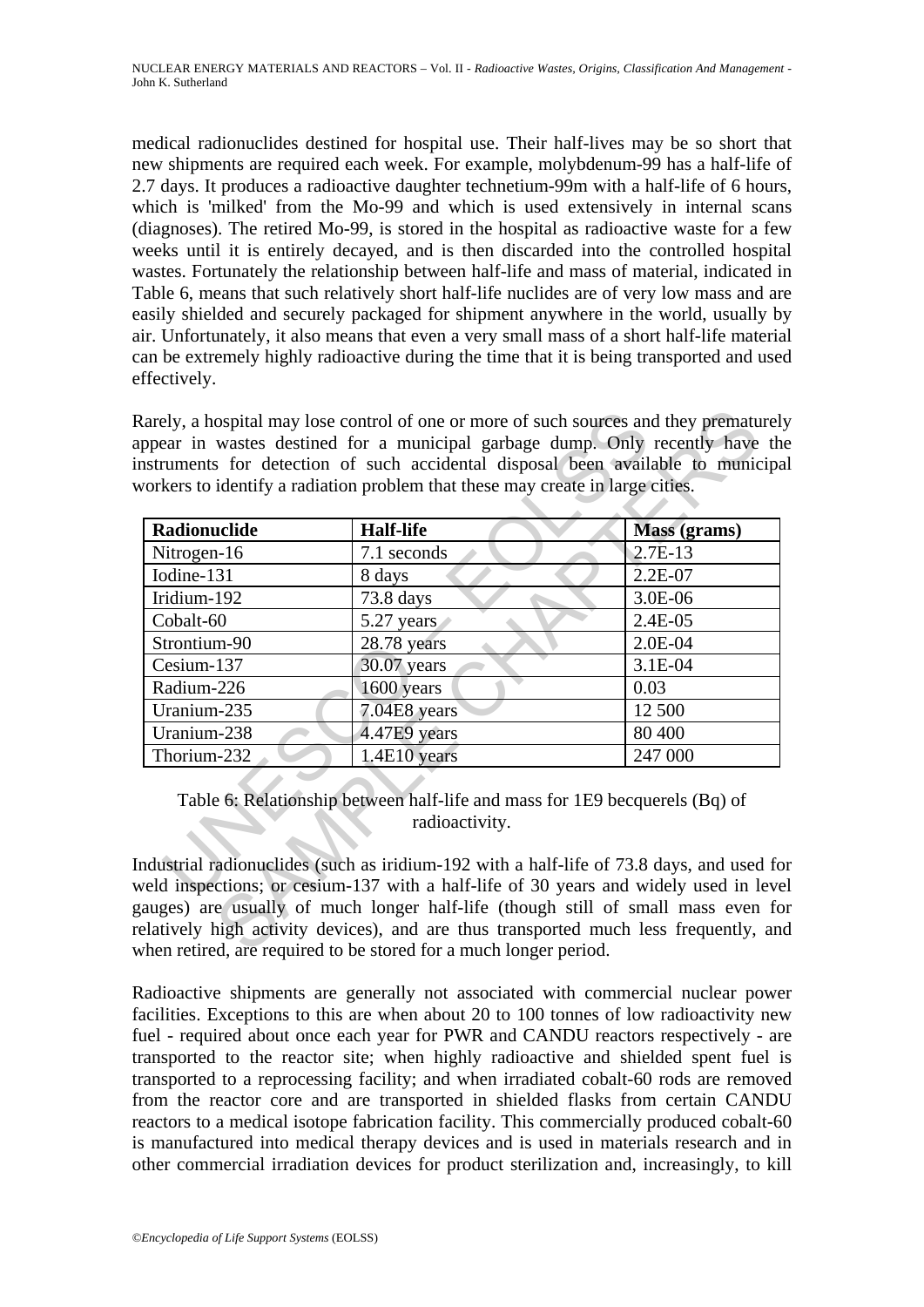life-threatening bacteria in meat, poultry and other foods.

Solid and shielded radiation devices like cobalt-60 therapy units or irradiators eventually lose their effectiveness through radioactive decay (half-life 5.27 years). The device gradually loses its effectiveness and is at some stage recovered by the manufacturer and is either re-processed or managed as high-level radioactive waste until it has significantly decayed after about 100 years.

-

- -
- -

TO ACCESS ALL THE **25 PAGES** OF THIS CHAPTER, Visit: http://www.eolss.net/Eolss-sampleAllChapter.aspx

#### **Bibliography**

Eisenbud, M. (1987) Environmental Radioactivity from Natural, Industrial and Military Sources. Academic Press Inc. [This text is one of the best introductions to the subject of radiation, providing data for the beginning student as well as the advanced specialist].

TO ACCESS ALL THE 25 PAGES OF THIS CHANNET VISIT: WE VISIT: http://www.eolss.net/Eolss-sample All Chapter (ography<br>bud, M. (1987) Environmental Radioactivity from Natural, Industrial a<br>lemic Press Inc. [This text is one of TO ACCESS ALL THE 25 PAGES OF THIS CHAPTER,<br>
Visit: http://www.colss.net/Eolss-sampleAllChapter.aspx<br>
7<br>
1. (1987) Environmental Radioactivity from Natural, Industrial and Military Sources<br>
1. (This text is one of the best International Atomic Energy Agency (IAEA). Web site address: www.iaea.org [This United Nations site is a comprehensive source of detailed international nuclear and radiation related information of high quality. Details of radioactive waste management throughout the world are provided in their many publications].

Lamarsh, John R. and Baralta, A. J. (2001). Introduction to Nuclear Engineering. Prentice Hall. [This book is a basic comprehensive text for university engineering students. It provides high quality and fairly detailed information on nuclear physics principles, radiation, and nuclear reactors].

U.S. DOE. Web site address: www.eia.doe.gov [This very large site provides comprehensive data on energy use throughout the U.S. with links to numerous sites for specific energy and U.S. radioactive waste information.]

U.S. Health Physics Society. www.hps.org. [The related web site in the University of Michigan from which current factual radiation and radiation protection information is most readily and comprehensively obtained is www.umich.edu and by following 'radinfo' links].

World Nuclear Association. Web site address: www.world-nuclear.org. [This site provides recent comprehensive and factual general information on almost everything nuclear in the world.]

#### **Biographical Sketch**

**John K. Sutherland** obtained a First Class Honors degree and PhD in Geology at Manchester University in England. He accepted a position in a research laboratory in Canada in which he was responsible for chemical and instrumental analyses of rocks, ores and minerals, including the development and use of Xray diffraction, X-ray Fluorescence and Electron Microprobe analyses. In 1980, he joined the Health Physics Department of the local utility. He was responsible for the Environmental Radiation Monitoring Program, and for external beta-gamma dosimetry for the 600 nuclear facility employees over almost 20 years. He developed analytical techniques for the analysis of strontium-90, and for rapid analysis of vanadium in fly ash, and wrote the complete chemical analytical procedure for analyzing coal and fluidized bed combustion products in a coal burning facility. He was responsible for revising the Derived Emission Limits for the nuclear facility and for contributing to Shift Supervisor training and Radiation Protection training for plant employees, and contributed to Emergency Response Co-ordination and